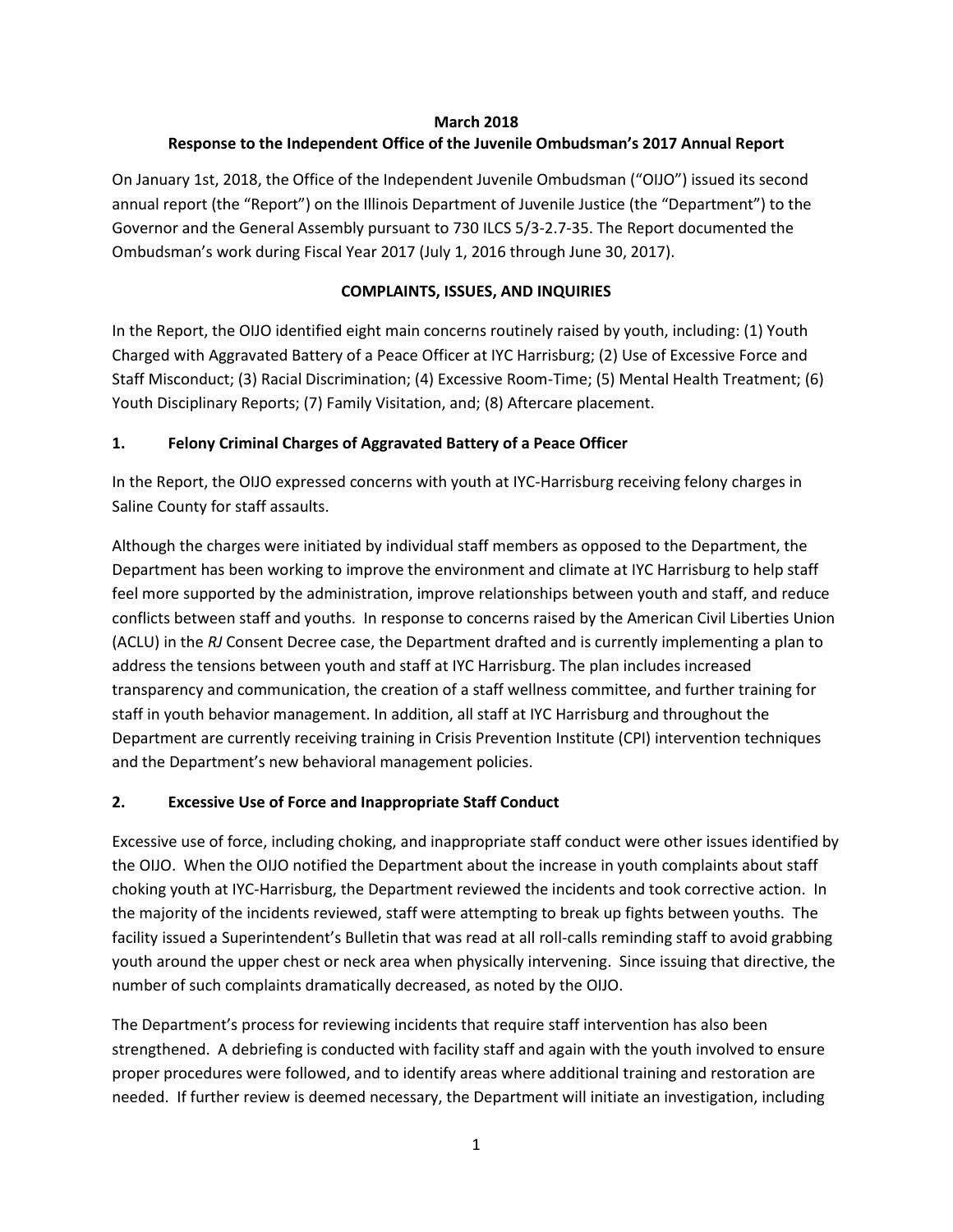counseling or discipline for involved employees as appropriate. The Department continues to review relevant policies with staff during roll-calls and work toward building relationships between staff and youth throughout the Department.

The Department has also been providing an enhanced Crisis Prevention Institute (CPI) training to provide security staff with additional tools for safely de-escalating situations and how to use safe, nonviolent physical intervention techniques as a last resort when youth pose a risk of danger to themselves or others. Throughout 2018, staff will receive on-going training, coaching, and follow up regarding the use of these techniques.

### **3. Racial Discrimination**

The OIJO also reported receiving allegations of racial discrimination from youth at IYC-Harrisburg and IYC- Pere Marquette. The Department has zero-tolerance for discrimination of any kind. Department policy mandates that all employees must refrain from any action that may be considered discriminating or harassing. As with other youth complaints, the Department reviews all allegations, determines whether further investigation is warranted, and takes corrective action, as appropriate. Unfortunately, allegations concerning verbal comments are often difficult to substantiate because the current camera system within the Department does not record audio, and because witnesses may not be present to substantiate claims.

To ensure ongoing awareness of the impact on youth and staff of racial bias and discrimination, facility trainings have been provided in areas of cultural competency and implicit bias. In 2018, the Department plans to provide additional trainings in implicit bias at IYC Harrisburg and IYC Pere Marquette. Post January 2017, the OIJO received no further complaints of racial discrimination.

# **4. Excessive Time Spent in Rooms**

The OIJO also raised concerns with the amount of time some youth were spending in their rooms each day. The *RJ* Consent Decree requires that youth in the custody of IDJJ spend at least 8 hours each day outside of their rooms, engaged in structured and/or unstructured programming. The Department continues to work on improving the delivery of quality programming to all youth in IDJJ custody to limit idle time and meet this requirement. Each facility is required to post their programming schedule to the Department's intranet and at their facility. Audits are conducted to ensure that the facilities are adhering to those schedules, which provide for out-of-room academic, therapeutic, and recreational activities.

In January 2018, the Department issued a policy bulletin that set programming guidelines for minimum standards for program time and other out-of-room activities. The new policy requires each facility to submit their program schedule to the Deputy Director of Programs at the beginning of each month. Any deviation from those schedules must be approved by the shift supervisor and reported to the Assistant Superintendent and the Deputy Director of Programs. Post January 2017, the OIJO received no further complaints concerning excessive room time.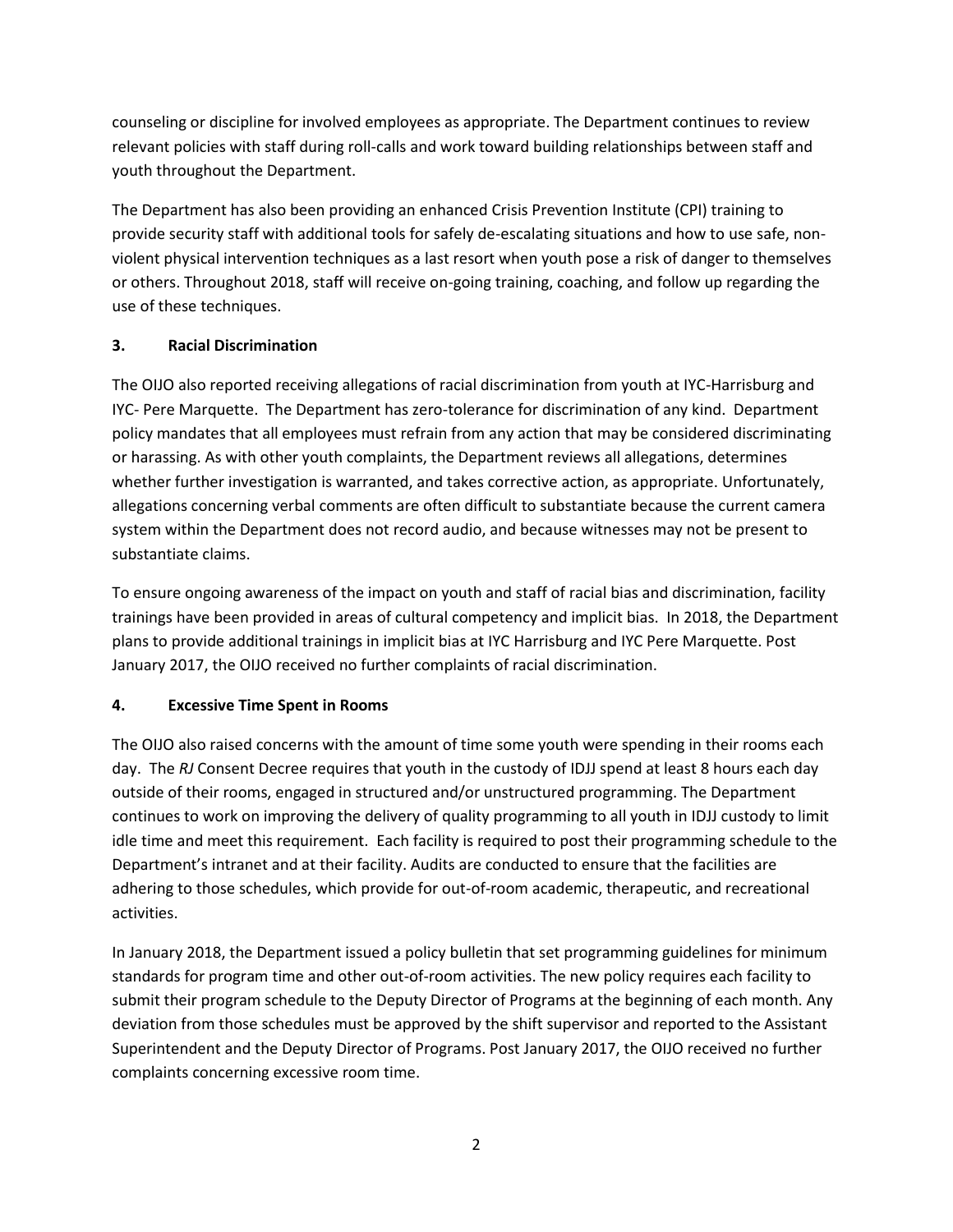#### **5. Access to Mental Health Treatment**

According to the OIJO, youth also expressed concerns about their requests to speak with mental health professionals being delayed or ignored or otherwise not taken seriously.

Under Department policy, within 24 hours of admission, the Department's mental health practitioners administer a battery of assessments, including the MAYSI-2 screening, which identifies youth with imminent mental health needs. If the results of the MAYSI-2 show that a youth has mental health needs, a clinical assessment is conducted by a licensed mental health practitioner. Further referral may be made to a psychiatrist if an assessment for psychotropic medication is needed. If the screening and assessment indicate a youth requires ongoing mental health treatment, including therapy or psychiatric care, a licensed mental health professional (and psychiatrist, if needed) will be assigned to provide treatment in individual and group settings.

Under the *R.J. v. Mueller* Remedial Plan, the Department is required to promptly respond to youth requests to speak with mental health care professionals. The Department sets standards for response time, and the Department's Chief of Mental Health tracks the number of mental health requests by youth and referrals by staff responded to within the same shift, within 24 hours, and within 5 business days. Security and other staff are trained at orientation and annually thereafter on mental health and mental health care for youth in IDJJ custody. Youth and Family Specialists (youth counselors) receive additional mental health training. While the Department is able to respond to requests and referrals in the vast majority of cases within 24 hours, the Department is working to help staff better identify youth with metal health needs who may not seek out assistance on their own. The Department will continue to seek out additional training opportunities for all staff to be better equipped to respond to the mental health concerns of youth.

### **6. Youth Disciplinary Reports (YDR)**

YDRs were the subject of concern for some youth who had perceptions of unfairness about the disciplinary process. However, as noted in the Report, half of the youth were satisfied with the final disposition of their YDR after review by the Adjustment Committee, and the other half were referred to the grievance process.

The Department continues to work toward improving consistency, fairness, and self-accountability in the disciplinary process. To give youth more confidence in the process and better guidance to staff, the Department issued a revamped grievance policy in October 2017, written with input from the John Howard Association and the ACLU. All youth are given the written grievance procedure at intake in their Youth Handbook and the process is explained to them during Orientation. The Department is in the process of implementing the new procedure, which calls for a quick resolution (5 days) and where possible, the use of restorative justice practices; requires that forms, writing utensils, and locked boxes be available in all areas without the need for staff assistance; requires that staff shall not be a part of the disposition of a grievance in which they are the subject; and provides for emergency grievances and confidentiality and reporting procedures. Staff who process grievances were all trained on the new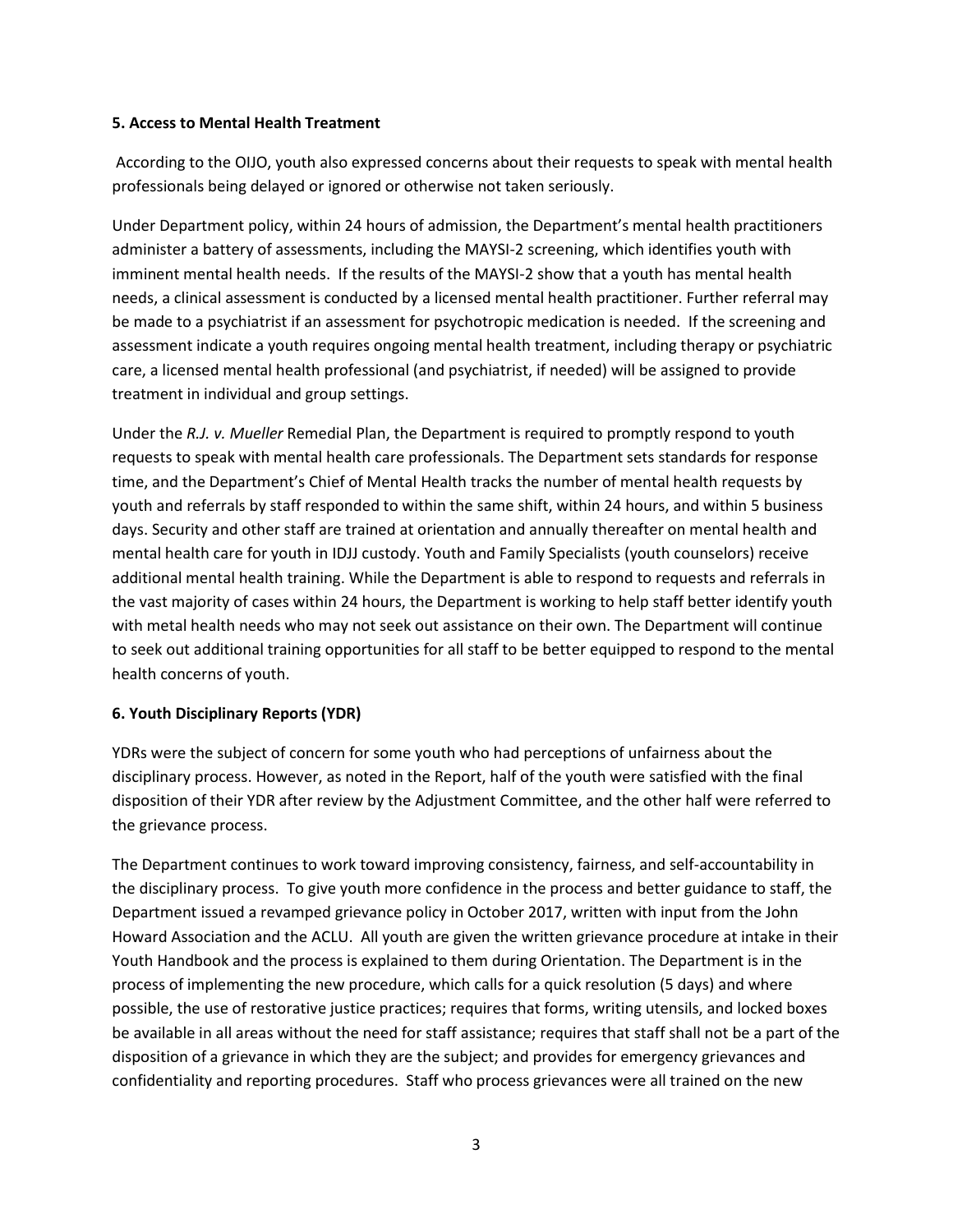policy to ensure that proper procedures are followed, and the Department is developing a quality assurance process to make sure issues are resolved consistently and timely.

### **7. Family Visitation**

Family Engagement is a crucial part of the Department's mission and key to healthy development and successful youth outcomes. Research shows that, across all juvenile justice settings, youth have better outcomes when they are placed in small facilities, close to their families and positive, caring adult connections. Positive, consistent family involvement helps families learn skills for responding to challenging youth behaviors, reinforces appropriate social bonds and communication, reduces recidivism, and promotes positive youth development. The Department has been exploring new opportunities to increase family engagement and encourages families to be active and involved in the youth's treatment. Recent efforts have included graduation ceremonies where families are honored; family picnics; holiday events; coordination of transportation for families needing rides; and expanding visitation so that youth can identify "special" visitors who play a role in their lives, but may not be related biologically. The Department has also begun piloting a video visitation program so that youth who do not have family or friends nearby can still visit with them via video visitations. Recently, the Department began exploring a partnership with the Vera Institute of Justice to enhance meaningful family engagement in all IDJJ facilities.

### **8. Aftercare Placement**

Some youth contacted the OIJO with general concerns about placement and with more specific concerns about their fears of not being approved for placement prior to release. A majority of the concerns emanated from youth who were under the guardianship of the Illinois Department of Children and Family Services (DCFS) and did not have a known home to return to.

Locating placement for DCFS-involved youth continues to be a challenge, in part, due to the complex needs and delinquency history of these youth. In 2015, the Department created a Placement Coordinator position to oversee community placement planning and barrier reduction. The Coordinator oversees a dedicated placement staff unit and maintains a list of youth expected to have barriers to placement upon their release. Placement staff meet with DCFS staff each month to discuss youth who are dually involved in the Juvenile Justice System (IDJJ) and the Child Welfare System (DCFS) and are nearing their release date. Communication between the Departments has helped to significantly reduce delays in release for dually involved youth. The number of youth who remain in IDJJ facilities because of lack of placement has also significantly decreased following the creation of the Placement Coordinator position from more than 85 youth in 2015 to 6 youth in December of 2017.

In addition, in summer of 2017, the Aftercare discharge planning process was revamped for all youth so that discharge planning begins within fourteen days of a youth arriving in a facility. In September 2017, the Department began implementation of an Aftercare Orientation Program for youth preparing to return to the community. All staff were trained in the fall of 2017 and the Orientation Program launched in the beginning of 2018. The Deputy Director of Programs and Deputy Director of Aftercare will monitor this effort to ensure its consistency throughout 2018.